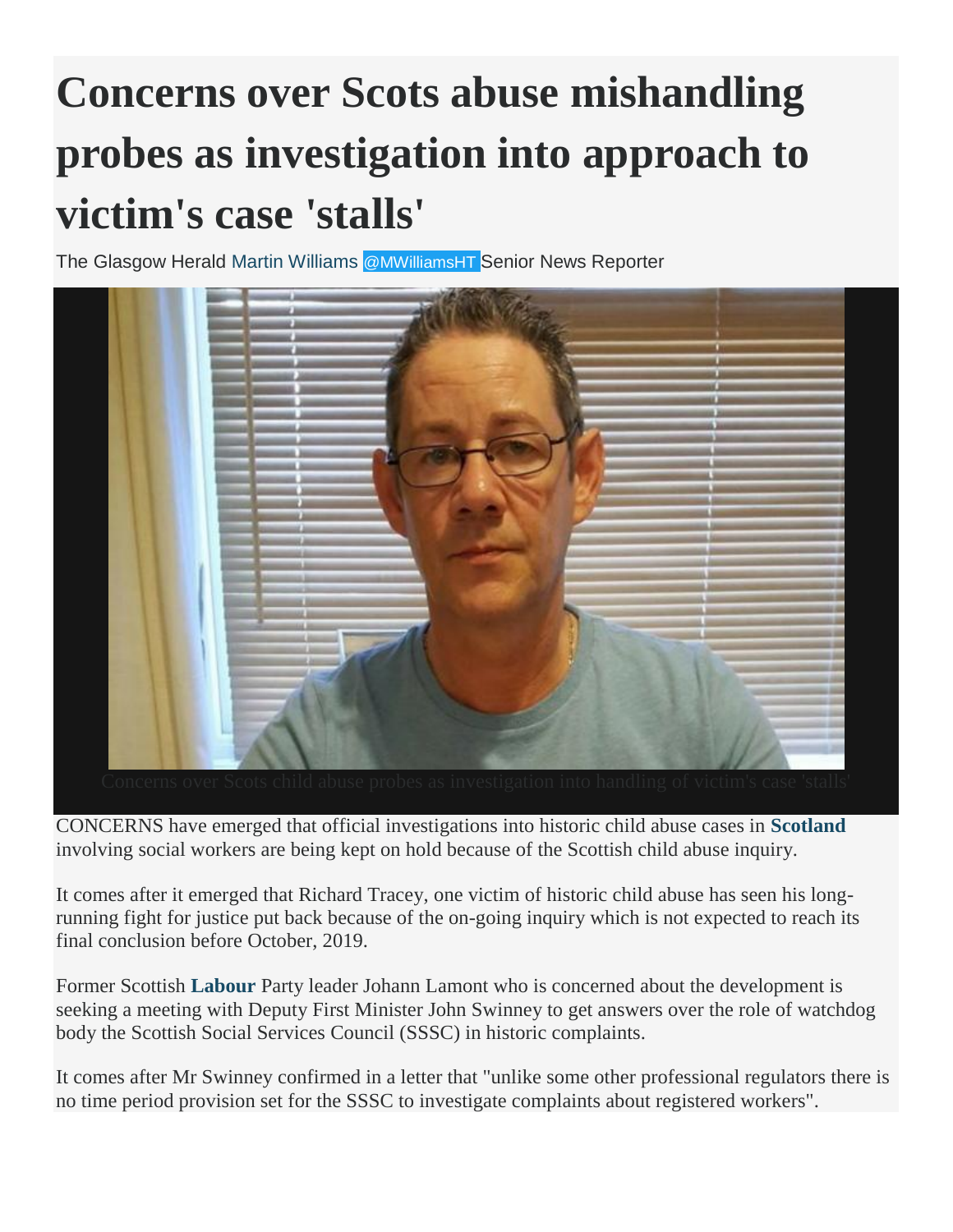He said: "If a worker is on the register and if therefore currently working in social services, the SSSC will investigate if they think a complaint gives rise to a concern that the worker's fitness to practise is currently impaired."

Last week it emerged that the social worker under investigation for allegedly mishandling child abuse claims three decades ago retired in September, last year, before the watchdog can rule on the case.

Ayrshire social worker Hugh Quinn left his post in September, 2016, three months after the social services watchdog launched an initial investigation into claims he failed to remove 13-year-old Richard Tracey from a foster home despite acknowledging he was being "beaten".

It is also alleged the social worker disregarded allegations that Mr Tracey was being sexually abused.

Mr Tracey has been demanding that watchdog body SSSC take action against the social worker who he says failed to protect him.

Now 48, Mr Tracey was taken into care aged two and claims he was physically abused when in foster care by his late foster father and later in an Ayrshire children's home.

He further claims he was regularly sexually abused by a friend of his deceased foster father.

These claims of assault in residential care are confirmed by his social work case files from the early 1980s, while the claims of sexual abuse are also recorded.

As a result, Mr Tracey complained about Mr Quinn and has since accused Scotland's social services watchdog of shielding a social worker who left him exposed to violence and abuse.

After launching an investigation in the summer of last year, the SSSC announced it would not take action against the social worker but revealed in June that the case would be re-opened.

Now the SSSC has indicated that it wants to ensure they are abreast of key information in relation to past practices and expectations emerging from the Scotland-wide child abuse inquiry to assist with the review of Mr Tracey's case.

The watchdog later clarified that they would not be waiting till the inquiry's final conclusion, and would be in a position to have all the information it wants after the conclusion of Phase 1 tomorrow (Tuesday).

The SSSC insist Mr Tracey's is the only case awaiting any Scottish child abuse inquiry outcome.

Child abuse inquiry officials confirmed that they are only in the early stages of the inquiry with more key evidence to come.

Mr Tracey fears that nothing can be concluded on the case till the child abuse inquiry is completed in two years - and that it will have implications for other historic cases SSSC is handling.